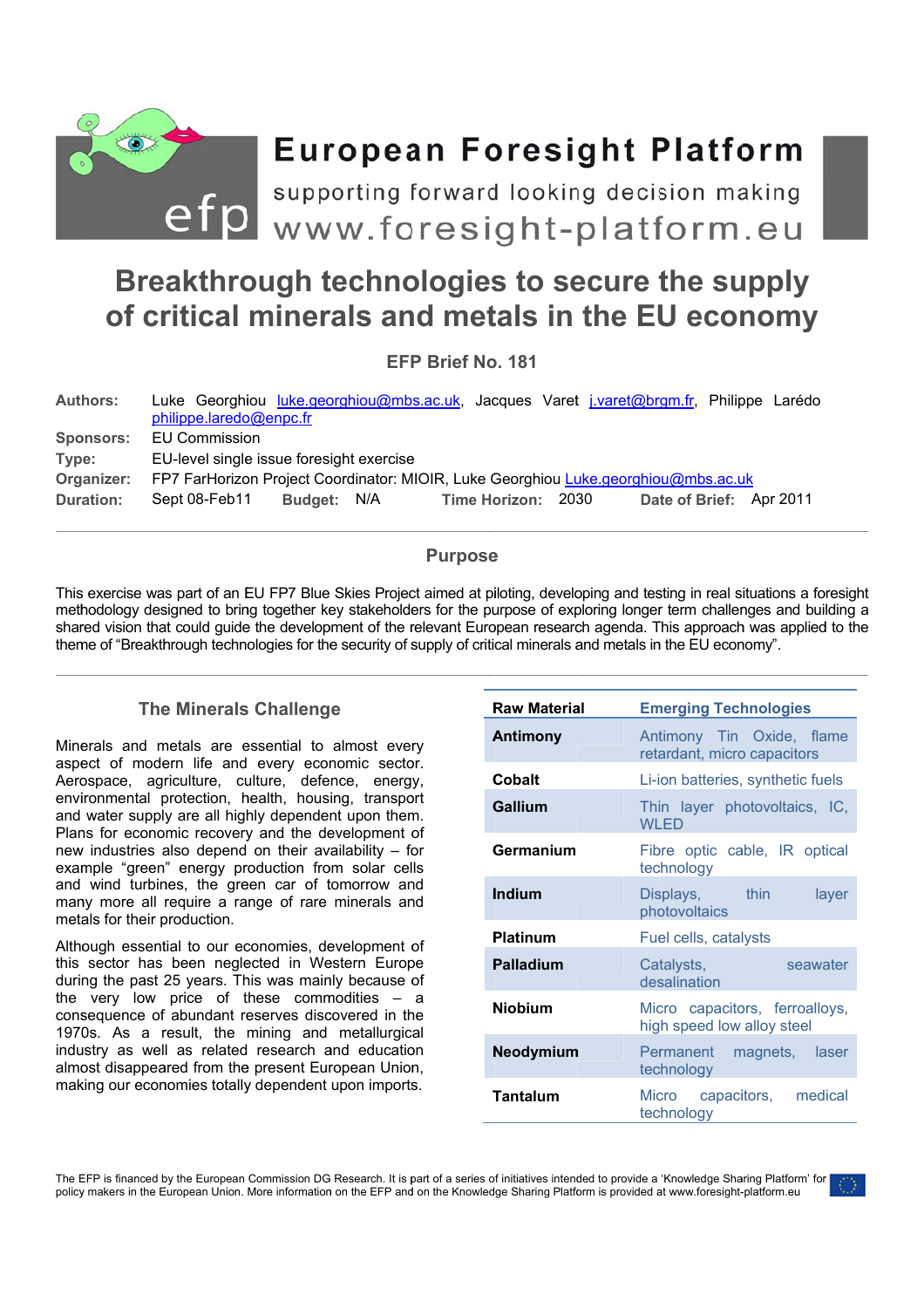Breakthrough technologies to secure the supply of critical minerals and metals in the EU economy: Foresight Brief No. 181

Demand for these minerals and metals is likely to increase dramatically. Much of this new demand will come from rapidly growing, highly populated emerging countries, such as China, which have attracted large parts of the world industrial production due to cheap labour, regardless of raw minerals and energy issues. Already strong competition for access to natural resources, including mineral resources vital to any economy, is likely to accelerate further in the coming years with possible severe environmental and social impacts. The EU economy is more than any other exposed to these developments, as it produces very little of the minerals it consumes and almost none of the critical minerals it needs to develop its green technologies.

Against this background, the creation of a new research and innovation context in Europe has become essential, not only to reduce the EU's dependence on imported minerals and metals but also to chart the road ahead, to develop a win-win cooperation with developing countries and to stimulate the competitiveness of EU technology, products and service providers to the global economy.

## **Success Scenario Approach**

The "Success Scenario Approach" is an action-based approach where senior stakeholders develop a shared vision of what success in the area would look like, together with appropriate goals and indicators, which provide the starting point for developing a roadmap to get there. The purpose of having such a vision of success is to set a 'stretch target' for all the stakeholders. The discussion and debate forming an integral part of the process leads to developing a mutual understanding and a common platform of knowledge that helps to align the actors for action.

Important outcomes of these workshops are the insights they provide in terms of the level of maturity in policy design and development and the viability and robustness of long-term policy scenarios to quide policymaking. The workshops also provide indications on whether there is a need for further discussion to refine thinking and policy design and/or to bring additional stakeholders into the discussion.

The theme was developed in partnership with the French geosciences institution BRGM. The workshop brought together twenty representatives of scientific organisations, industry and government agencies to identify the role of technology in addressing the socioeconomic and political challenges facing Europe in this sector. Briefs on key issues were prepared before the workshop, and participants took part in an exercise to identify key drivers using the STEEPV framework (social, technological, environmental, economic, political and values). Common themes were increasing demand

However, these solutions can take a long time to be implemented, and it is important to identify today's priorities for knowledge generation and innovation so that action can begin. This in turn creates a need for a foresight approach that brings together the knowledge and interests of the main stakeholders. It is in this context that the FarHorizon project invited leading experts in the area from government agencies, industry and academia to take part in a success scenario workshop. The aims of the exercise were

- to identify the key challenges for raw materials supply in Europe;
- to identify breakthrough technologies or other innovations that could transform the picture, insubstitution, new sources, ways to cludina change demand and new applications: and
- to define in broad terms the research and innovation strategies needed to develop and make use of such technologies.

and growing sustainability requirements. Geopolitical themes were also touched upon.

The basic structure was to identify the key challenges facing the sector and then to explore the potential role of breakthrough technologies in addressing those challenges. A third main session examined the key elements needed for a sectoral strategy for innovation.

The figure below gives an outline of the methodology:

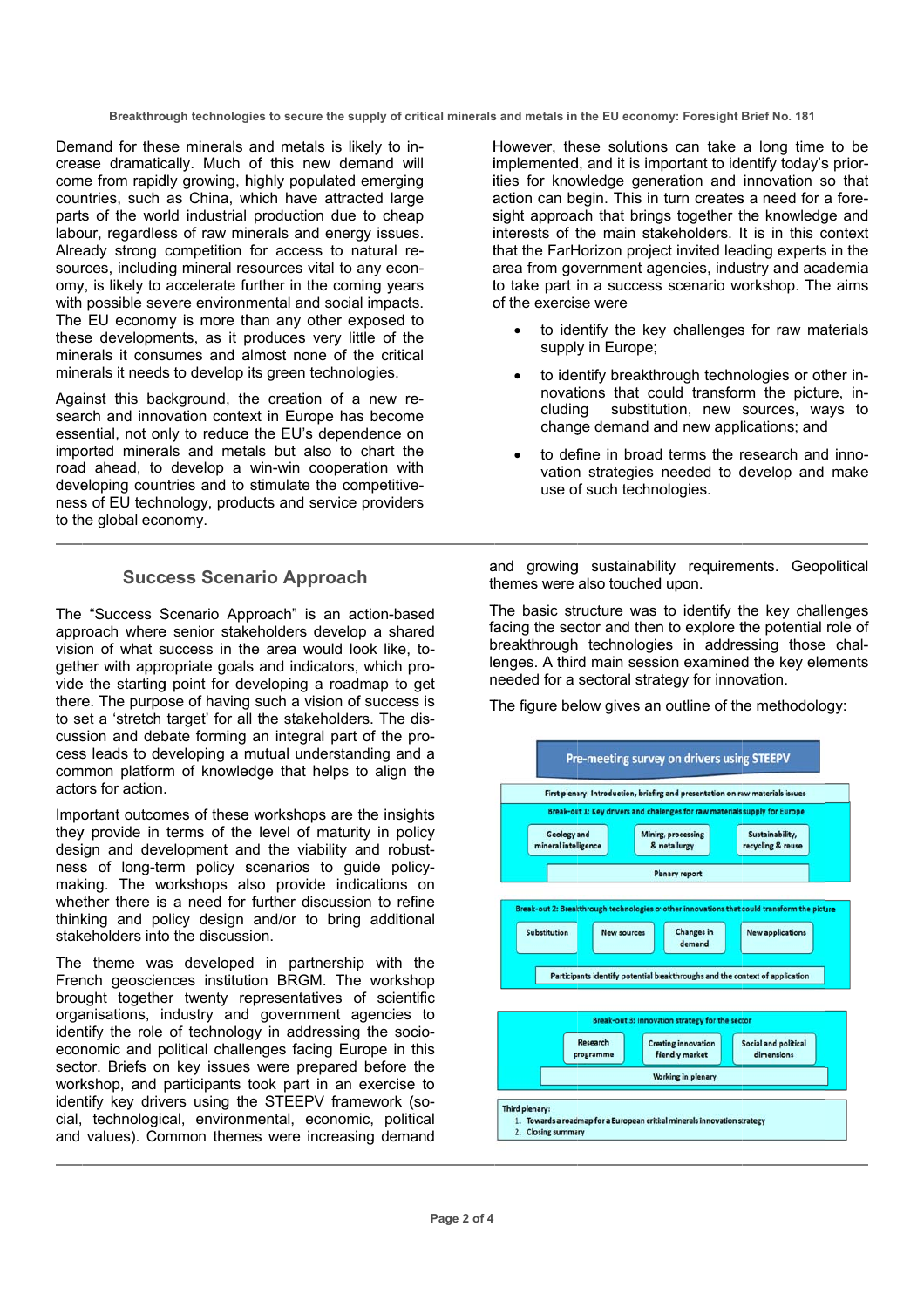**Breakthrough technologies to secure the supply of critical minerals and metals in the EU economy: Foresight Brief No. 181** 

## **Challenges in Three Dimensions**

Informed by the drivers, participants were tasked to identify the key challenges for raw materials supply in Europe and to prioritise these. If these challenges can be met, we can expect to achieve a situation as defined by the successful vision for the sector in 2030 and realise its benefits to Europe. Three dimensions of the challenge were addressed:

#### **Geology and Minerals Intelligence**

- 1. Access to data on mining, production and geology
- 2. Knowledge of deeper resources
- 3. Better knowledge due to improved models of how deposits are produced
- 4. Better exploration
- 5. Systematic data sharing
- 6. Exploitation of 'exhausted' mines

## **Mining, Ore Processing and Metallurgy**

1. Exploiting deeper deposits

## **Four Key Actions toward a Comprehensive Policy for Securing Raw Materials Supply**

Policy recommendations geared toward securing the supply of raw materials in Europe were summarised in terms of four necessary key actions:

#### **Key Action 1: Establish an integrated strategy for raw materials supply and support it by providing continuous funding.**

Research in the area of raw materials supply needs to be clearly linked to creating the right conditions for successful innovation. There is some concern that the European Commission has no competence in minerals as such but rather in matters of environmental protection. trade or economic competitiveness. This limits the development of a holistic, complementary approach needed to tackle the various issues related to securing Europe's mineral resources supply within the sustainable development context. The sector needs a more horizontal approach – otherwise we may do research, but there is no innovation behind it. An innovation-friendly market can be created by developing stringent environmental and recycling regulations. Europe is at the forefront of a number of technologies in these areas. Regulators need to understand that part of their job is to stimulate innovation if not for today at least for tomorrow. Engaging them in foresight, along with technologists and users, is im-

- 2. Accessing seabed deposits
- 3. Better health and safety; prediction of seismic events and natural or man-made hazards
- 4. Using less water and energy
- 5. Reducing CO<sub>2</sub> footprint
- 6. By-product handling
- 7. Social and business organisation

## **Sustainable Use, Efficiency, Recycling and Re-use**

- 1. Downstream resource efficiency
- 2. Better citizens' understanding/attitude
- 3. Building capabilities and providing training
- 4. Transforming waste into mines/urban mining
- 5. More systemic view of different critical minerals
- 6. Better use of other resources, e.g. water and energy
- 7. Global governance of new extractive activities

Against these challenges, breakthroughs were sought in four areas: new applications, substitution, new sources of materials and rare metals, and changes in demand.

portant for developing this horizon. There is a 7-8 year challenge to develop a new lead market.

### **Key Action 2: Move from stop and go to a lasting approach with three central aspects for a research, technology and innovation programme.**

Support up to now has been project-based and provided only to a limited extent on a stop and go basis while continuous policies and knowledge development would be necessary.

#### *2.1 There are three broad research priorities:*

- Research dealing with mineral resources intelligence. This is research of a totally different kind, i.e. mainly interdisciplinary. It is needed to keep up with a dynamic situation where even what minerals and metals are critical changes over time.
- Research leading to new or better technologies with a focus upon whatever is needed by industry. The large scale South Korean national initiatives provide a good example of speed, scale and pragmatism and also represent the competition that Europe has to face. The US investment on rare earths in the Ames laboratory is another example.
- Research on mitigation and understanding of environmental impacts.